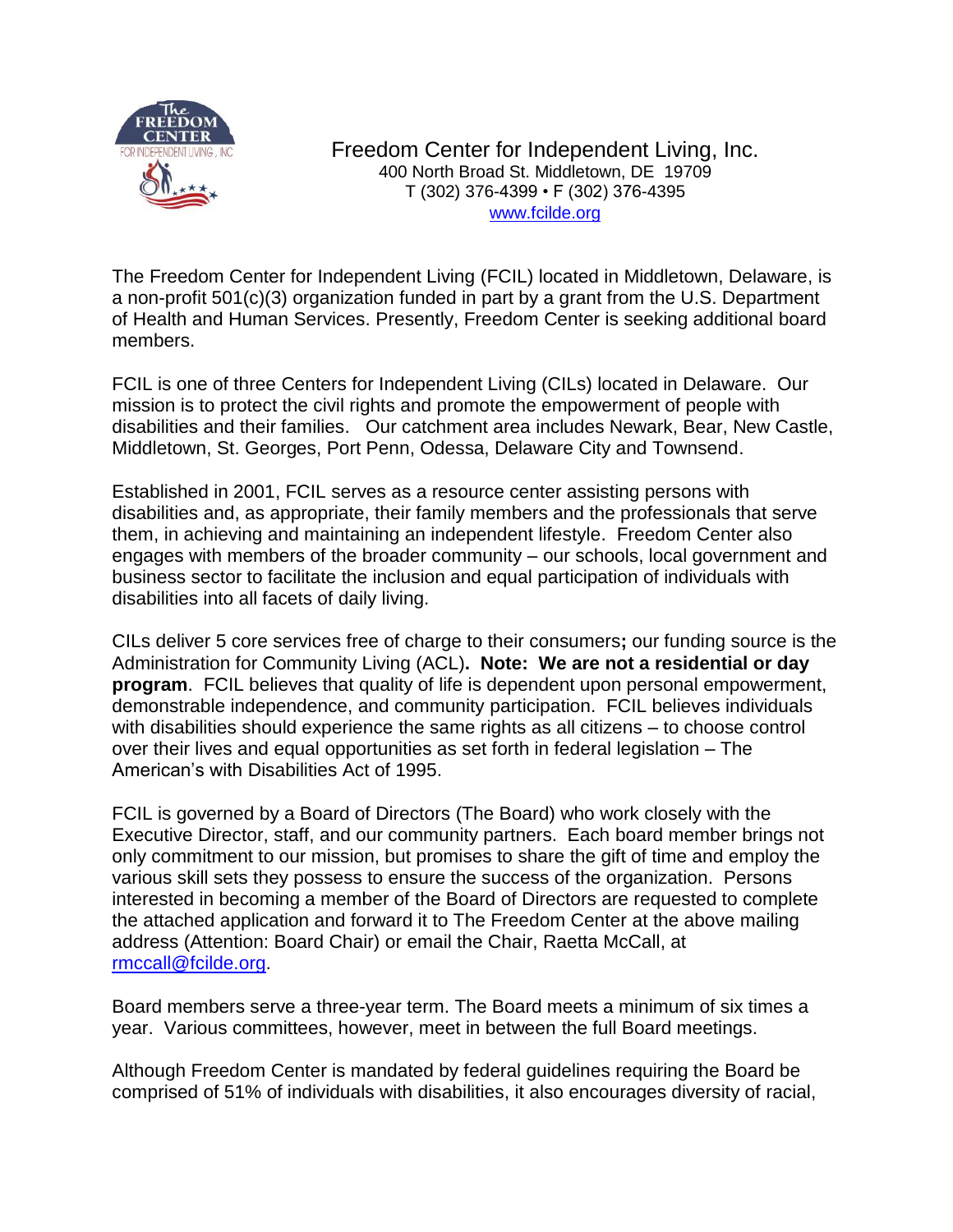cultural, geographic, and/or socioeconomic backgrounds to apply.

The following pages include The Nominating Process and Expectations, the Responsibilities of the Board of Directors and a Board Membership Application.

If you need additional information or would like to discuss joining The Board, please contact Raetta McCall at 302-753-4393.

Sincerely,

Raetta McCall Board Chair

**Attachments**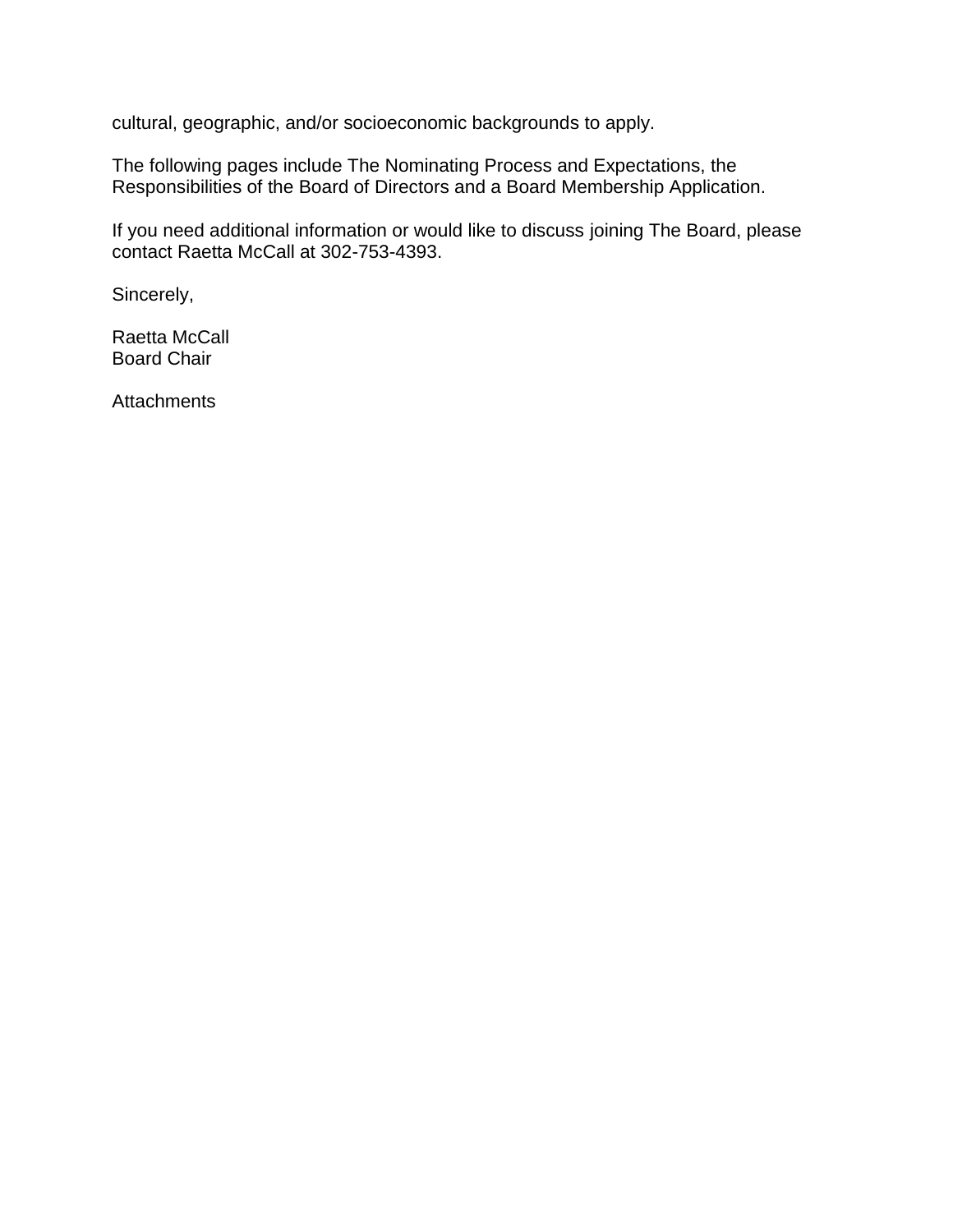

Freedom Center for Independent Living, Inc. 400 North Broad St. Middletown, DE 19709 T (302) 376-4399 • F (302) 376-4395 [www.fcilde.org](http://www.fcilde.org/)

#### *Nominating Process and Expectations:*

- Names of potential Board members will be solicited from current Board members, staff, consumers, donors, educational institutions, social service agencies and other community partners. It is recommended that outreach also includes the United Way, AARP, and the Chambers of Commerce.
- Potential Board members will be invited to attend a meeting of the Board, and visit the office. They will also meet with a representative of the Membership Committee to gain a better understanding of the organization and the role of a Board member.
- The Board Membership Committee will review the applications and bring recommendations to the full Board for a vote.
- All applications will remain on file in Freedom Center's office. If you are not selected for a Board position when you first apply, you will be contacted when openings occur to determine your continued interest and invited to reapply.
- Board members will be expected to participate as a member of at least one Board designated committee, participate in Freedom Center functions during the year, and support fund raising initiatives.
- Board members are expected to attend at a minimum of four regularly scheduled Board meetings each year and other committee meetings as necessary.
- Board members are expected to participate in designated training opportunities offered to increase their understanding of their role and responsibilities as a Board member.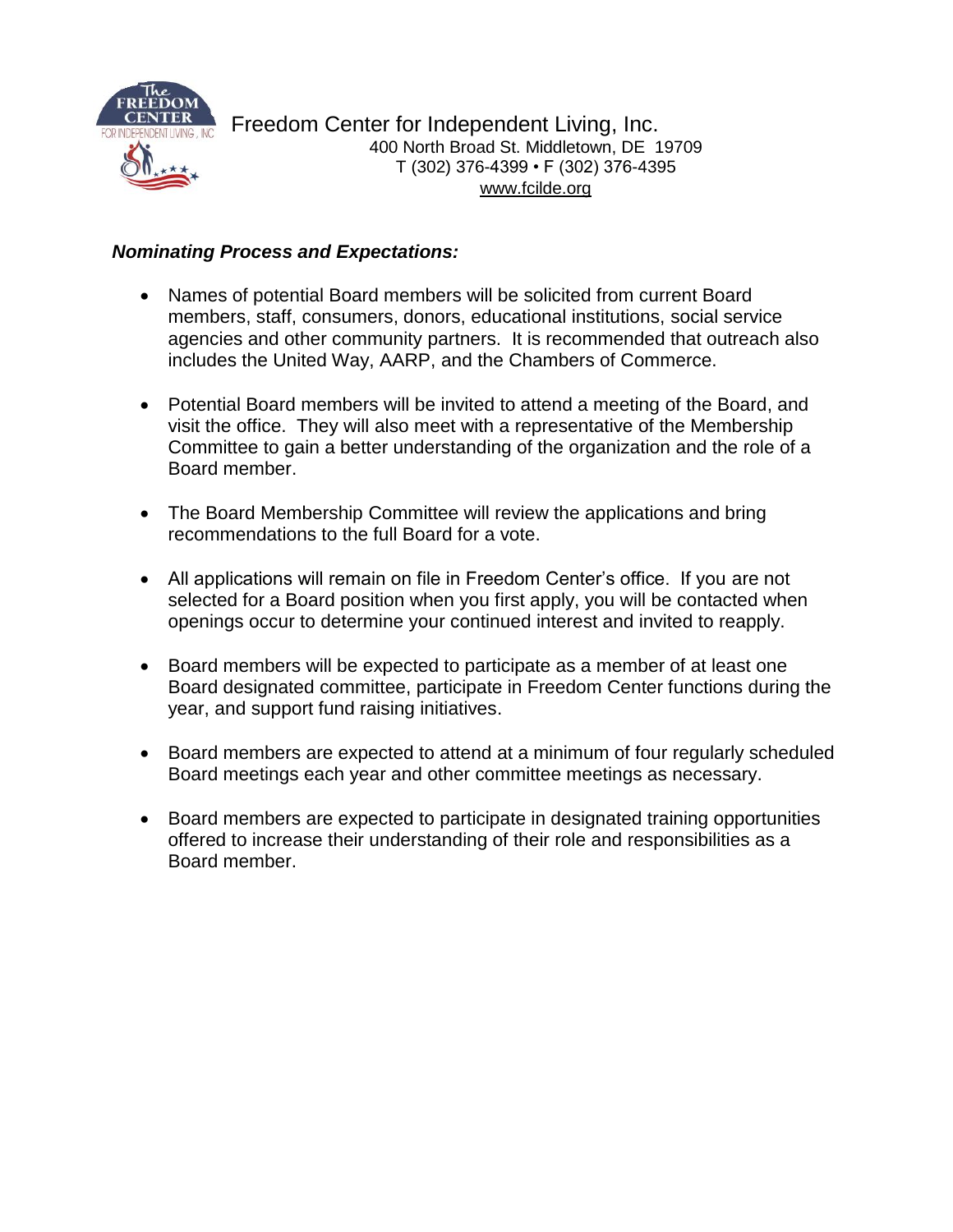

Freedom Center for Independent Living, Inc. 400 North Broad St. Middletown, DE 19709 T (302) 376-4399 • F (302) 376-4395 [www.fcilde.org](http://www.fcilde.org/)

# *RESPONSIBILITIES OF THE BOARD OF DIRECTORS*

## **What Does a Board of Directors Do?**

The Board of Directors provides the continuity upon which an organization is based. Individual staff and Board members change over time, but the Board of Directors exists as long as the organization. Individual members of the Board make up the corporate body of the organization. The Board of Directors sets policy and provides direction to the Executive Director who runs the day-to-day operations of the Center. The Board does not have an office, but access to the Center to conduct committee activities and hold monthly meetings.

## **The Board of Directors has responsibility for:**

- 1. The agencies legal status
- 2. The interface of the organization and the community
- 3. Stewardship
	- a. Promote and refine the Center's mission
	- b. Oversee general operations and define policies
	- c. Planning: development and monitoring of the Center's business plan
	- d. Hire, evaluate, terminate the executive director
	- e. Oversight for securing and managing adequate financial resources
	- f. Assure effective use of human and financial resources
- 4. Evaluation of its own composition and performance.

#### **The Board of Directors has the following duties:**

- Budget and Finance Board of Directors is responsible for financial oversight to ensure financial accountability and solvency to include: cash flow, reserve funds for emergencies, and compliance with Board the approved Accounting, Audit and Financial Operations Manual.
- $\circ$  Personnel Board of Directors hires the Executive Directors and monitors the effectiveness of their performance. Staff members are hired, evaluated and if necessary, removed by the Executive Director, not the Board.
- $\circ$  Fundraising activities that promote the creation of nondiscretionary dollars to offset expenses for projects that are not funded by designated federal dollars are led by the Board.
- o Planning Strategic planning related to services implementation, program design and development, staffing, and financial resources are developed by the Executive Director in cooperation with the Board of Directors.
- o Policy development and administration the Executive Director works with the Board of Directors to create administrative and operational policies. The Executive Director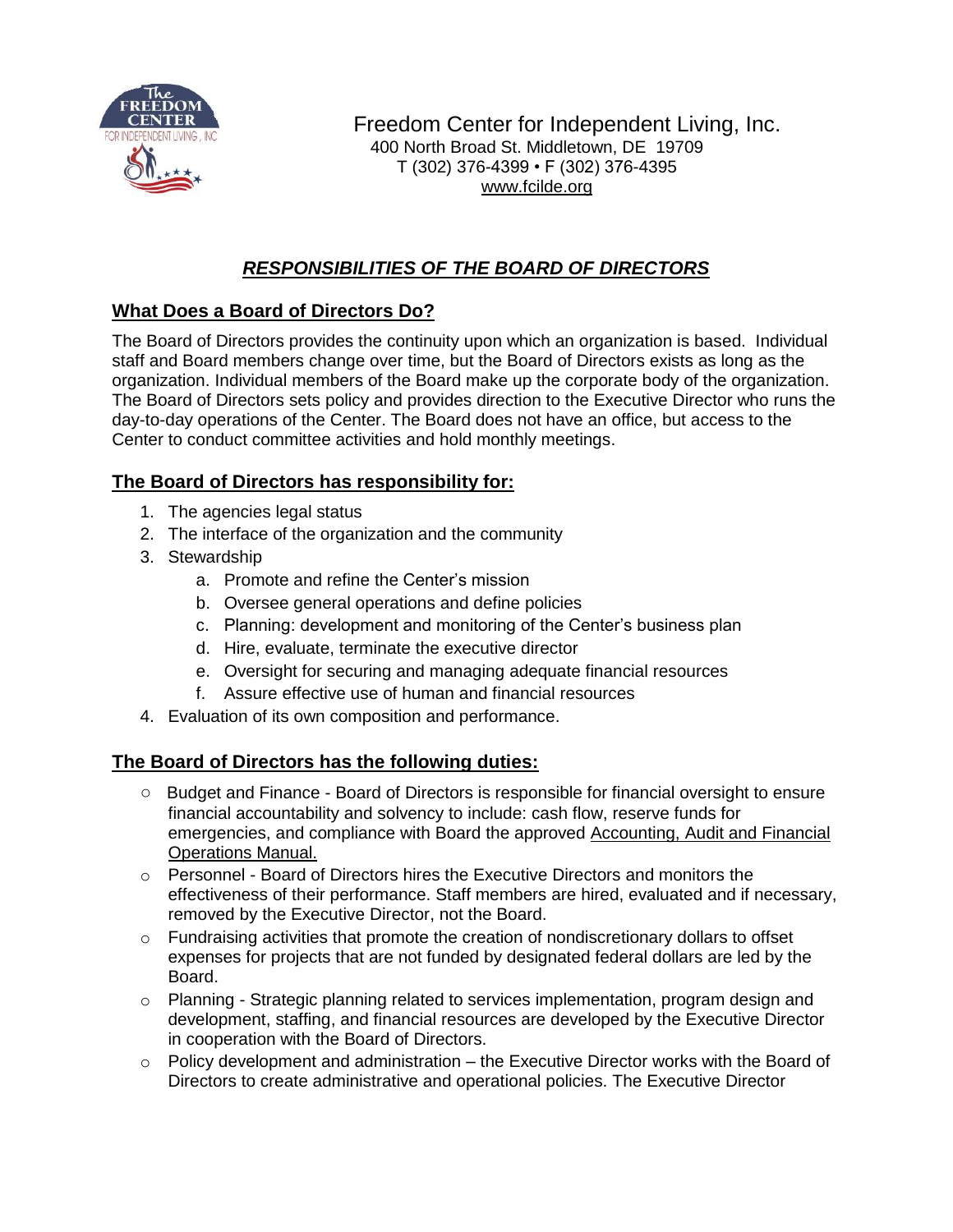develops and implements related procedures, guidelines, and protocols with approval by the Board of Directors.

- o Evaluation of programs & services At least annually, the Board of Directors, with the assistance of the Executive Director, reviews and evaluates the Centers programs, services, and operational policies.
- o Public Relations Board of Directors endorse the Center whenever appropriate. Board Development – Board of Directors and the Executive Director recruit and orient new Board Members to ensure adequate and responsible leadership is at hand.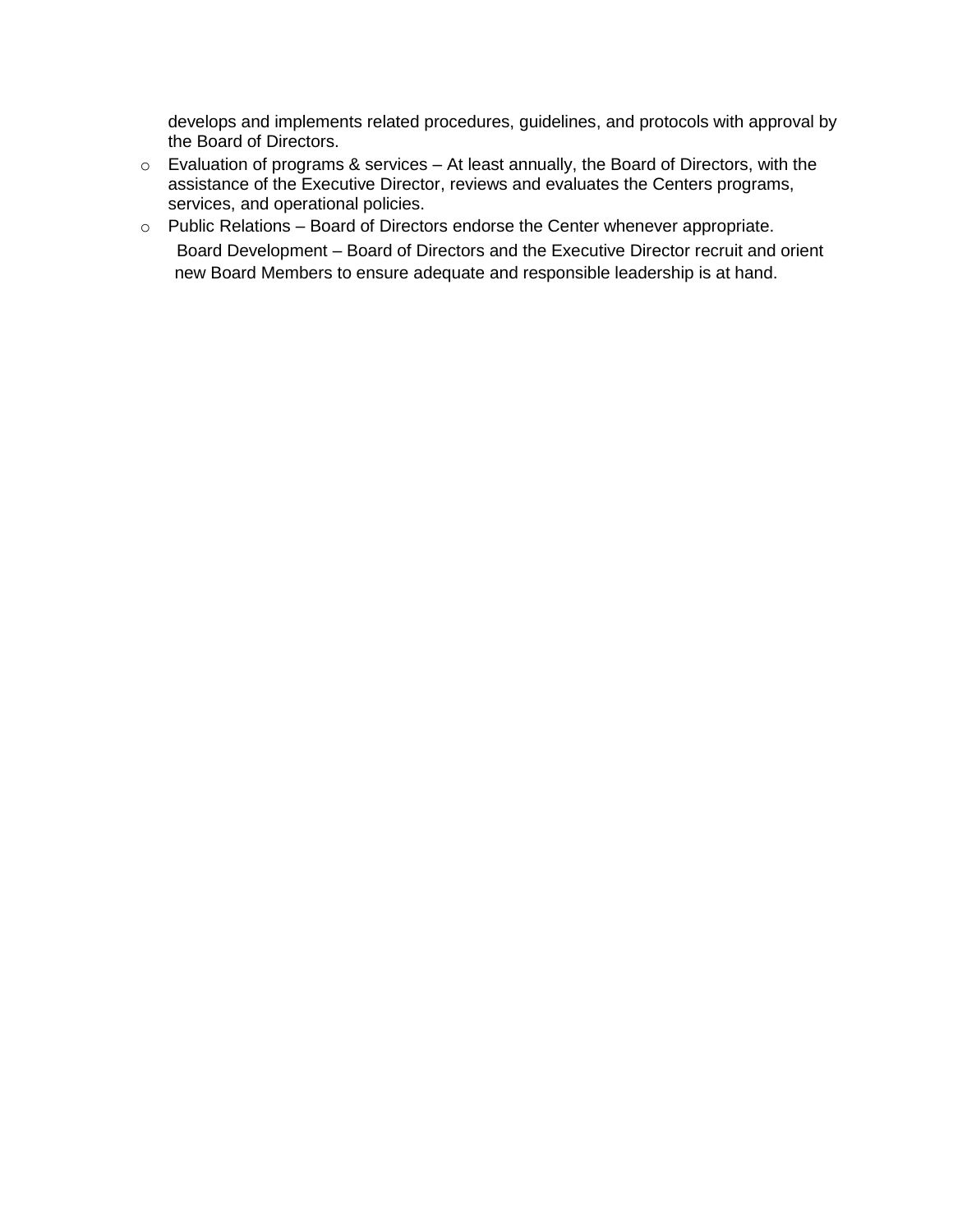

Thank you for your interest in serving as a member of Freedom Center's Board of Directors. Please complete this 'Board Membership Application', and return it to Raetta McCall at [rmccall@fcilde.org](mailto:rmccall@fcilde.org) or fax to 302-376-4395. Feel free to attach additional information and/or a resume.

# **Board Membership Application**

| Date: ________________ |                                                                                                                                                                                                                                                                                                                                                                                        |
|------------------------|----------------------------------------------------------------------------------------------------------------------------------------------------------------------------------------------------------------------------------------------------------------------------------------------------------------------------------------------------------------------------------------|
|                        |                                                                                                                                                                                                                                                                                                                                                                                        |
|                        |                                                                                                                                                                                                                                                                                                                                                                                        |
|                        |                                                                                                                                                                                                                                                                                                                                                                                        |
|                        |                                                                                                                                                                                                                                                                                                                                                                                        |
|                        |                                                                                                                                                                                                                                                                                                                                                                                        |
|                        |                                                                                                                                                                                                                                                                                                                                                                                        |
|                        |                                                                                                                                                                                                                                                                                                                                                                                        |
|                        |                                                                                                                                                                                                                                                                                                                                                                                        |
|                        |                                                                                                                                                                                                                                                                                                                                                                                        |
|                        |                                                                                                                                                                                                                                                                                                                                                                                        |
|                        |                                                                                                                                                                                                                                                                                                                                                                                        |
|                        | Work: ______________________________Home: __________________________Cell: _________________________<br>Please describe your experience/background related to persons with disabilities.<br>(e.g., personal experience as a person with a disability; friend, parent or family member of a<br>person with a disability; helped persons with disabilities obtain services, support, etc) |